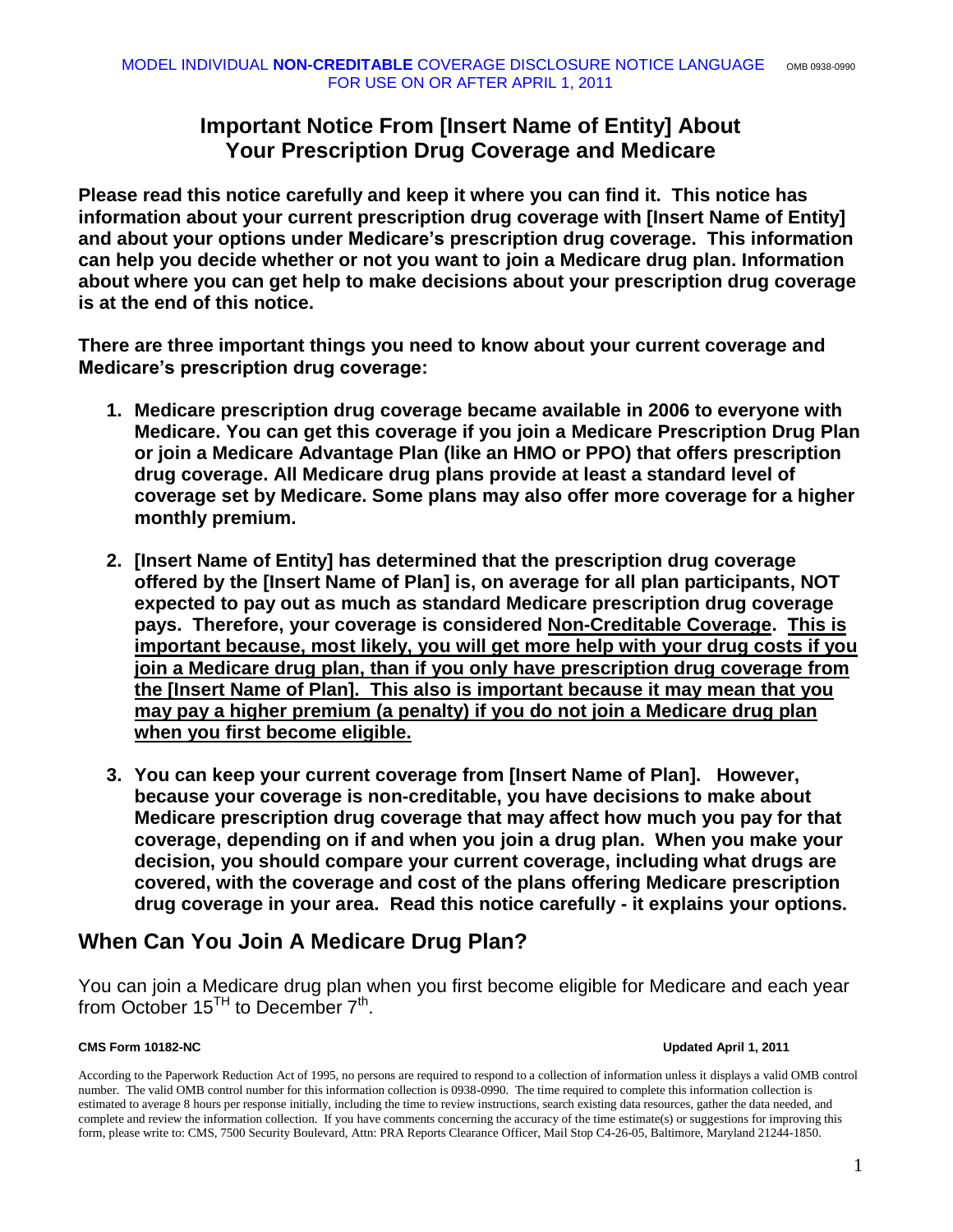*[INSERT IF EMPLOYER/UNION SPONSORED GROUP PLAN:* However, if you decide to drop your current coverage with [Insert Name of Entity], since it is employer/union sponsored group coverage, you will be eligible for a two (2) month Special Enrollment Period (SEP) to join a Medicare drug plan; however you also may pay a higher premium (a penalty) because you did not have creditable coverage under [Insert Name of Plan.**]** 

*[INSERT IF PREVIOUS COVERAGE PROVIDED BY THE ENTITY WAS CREDITABLE COVERAGE:* Since you are losing creditable prescription drug coverage under the [Insert Name of Plan], you are also eligible for a two (2) month Special Enrollment Period (SEP) to join a Medicare drug plan.**]** 

## **When Will You Pay A Higher Premium (Penalty) To Join A Medicare Drug Plan?**

Since the coverage under [Insert Name of Plan], is not creditable, depending on how long you go without creditable prescription drug coverage you may pay a penalty to join a Medicare drug plan. Starting with the end of the last month that you were first eligible to join a Medicare drug plan but didn't join, if you go 63 continuous days or longer without prescription drug coverage that's creditable, your monthly premium may go up by at least 1% of the Medicare base beneficiary premium per month for every month that you did not have that coverage. For example, if you go nineteen months without creditable coverage, your premium may consistently be at least 19% higher than the Medicare base beneficiary premium. You may have to pay this higher premium (penalty) as long as you have Medicare prescription drug coverage. In addition, you may have to wait until the following October to join.

## **What Happens To Your Current Coverage If You Decide to Join A Medicare Drug Plan?**

If you decide to join a Medicare drug plan, your current [Insert Name of Entity] coverage will [or will not] be affected. [The entity providing the Disclosure Notice should insert an explanation of the prescription drug coverage plan provisions/options under the particular entity's plan that Medicare eligible individuals have available to them when they become eligible for Medicare Part D (e.g., they can keep this coverage if they elect part D and this plan will coordinate with Part D coverage; for those individuals who elect Part D coverage, coverage under the entity's plan will end for the individual and all covered dependents, etc.).[*See* pages 9 - 11 of the CMS Disclosure of Creditable Coverage To Medicare Part D Eligible Individuals Guidance (available at http://www.cms.hhs.gov/CreditableCoverage/), which outlines the prescription drug plan provisions/options that Medicare eligible individuals may have available to them when they become eligible for Medicare Part D.]

#### **CMS Form 10182-NC Updated April 1, 2011**

According to the Paperwork Reduction Act of 1995, no persons are required to respond to a collection of information unless it displays a valid OMB control number. The valid OMB control number for this information collection is 0938-0990. The time required to complete this information collection is estimated to average 8 hours per response initially, including the time to review instructions, search existing data resources, gather the data needed, and complete and review the information collection. If you have comments concerning the accuracy of the time estimate(s) or suggestions for improving this form, please write to: CMS, 7500 Security Boulevard, Attn: PRA Reports Clearance Officer, Mail Stop C4-26-05, Baltimore, Maryland 21244-1850.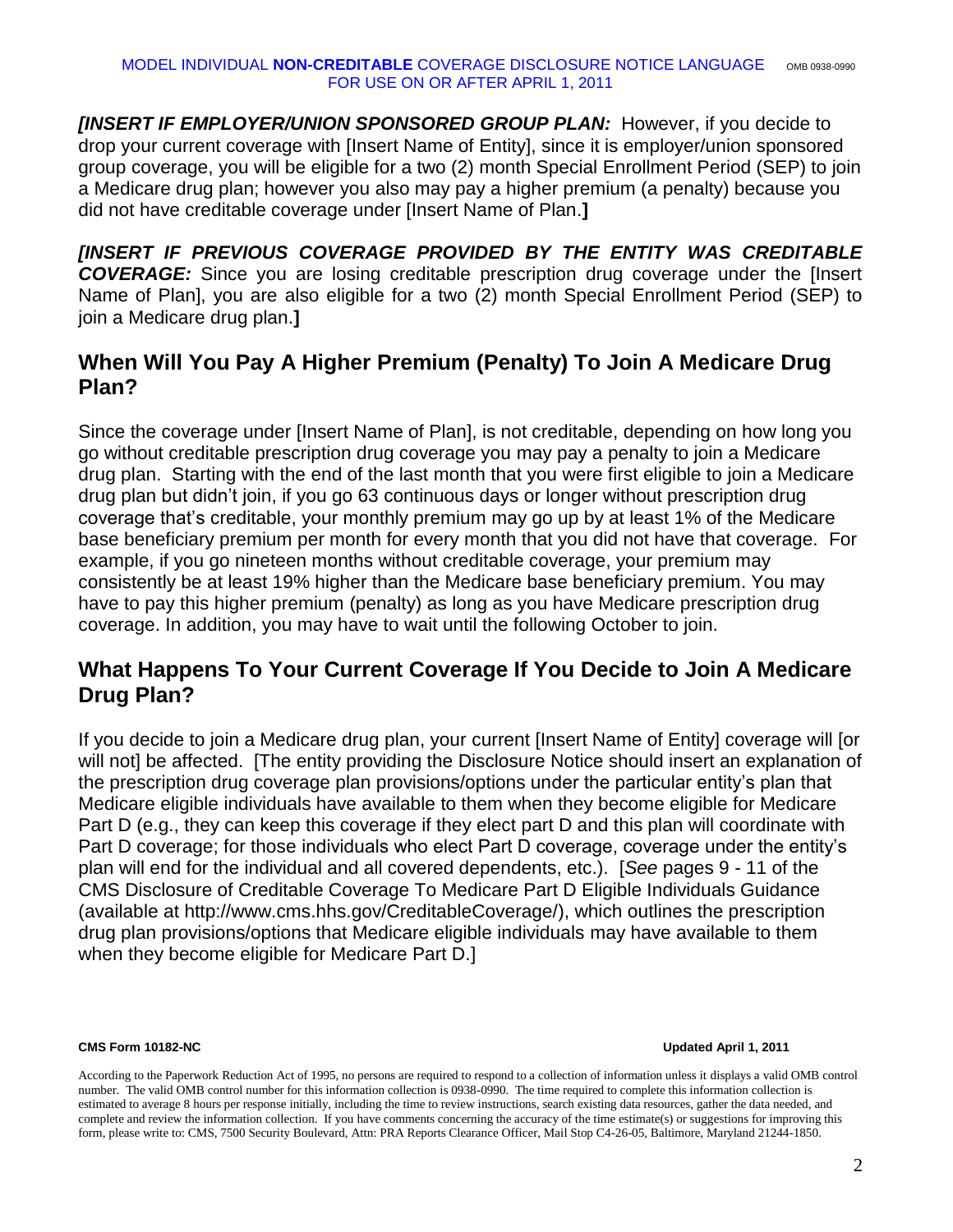If you do decide to join a Medicare drug plan and drop your current [Insert Name of Entity] coverage, be aware that you and your dependents will [or will not] [Medigap issuers must insert *"will not"*] be able to get this coverage back.

# **For More Information About This Notice Or Your Current Prescription Drug Coverage…**

Contact the person listed below for further information. [or call [Insert Alternative Contact] at [(XXX) XXX-XXXX]. **NOTE:** You'll get this notice each year. You will also get it before the next period you can join a Medicare drug plan and if this coverage through [Insert Name of Entity] changes. You also may request a copy of this notice at any time.

# **For More Information About Your Options Under Medicare Prescription Drug Coverage…**

More detailed information about Medicare plans that offer prescription drug coverage is in the "Medicare & You" handbook. You'll get a copy of the handbook in the mail every year from Medicare. You may also be contacted directly by Medicare drug plans. For more information about Medicare prescription drug coverage:

- Visit [www.medicare.gov](http://www.medicare.gov/)
- $\bullet$ Call your State Health Insurance Assistance Program (see the inside back cover of your copy of the "Medicare & You" handbook for their telephone number) for personalized help
- Call 1-800-MEDICARE (1-800-633-4227). TTY users should call 1-877-486-2048.

If you have limited income and resources, extra help paying for Medicare prescription drug coverage is available. For information about this extra help, visit Social Security on the web at [www.socialsecurity.gov,](http://www.socialsecurity.gov/) or call them at 1-800-772-1213 (TTY 1-800-325-0778).

### **[Optional Insert – If a beneficiary has had creditable coverage under the entities plan for any period of time since May 15, 2006, entities can insert the following information box if they choose to provide a personalized disclosure notice.]**

Medicare Eligible Individual's Name: [Insert Full Name of Medicare Eligible Individual] Individual's DOB or unique Member ID: [Insert Individual's Date of Birth], or [Member ID]

The individual stated above has been covered under **creditable** prescription drug coverage for the following date ranges that occurred after May 15, 2006:

From: [Insert MM/DD/YY] To: [Insert MM/DD/YY] From: [Insert MM/DD/YY] To: [Insert MM/DD/YY]

**CMS Form 10182-NC Updated April 1, 2011**

According to the Paperwork Reduction Act of 1995, no persons are required to respond to a collection of information unless it displays a valid OMB control number. The valid OMB control number for this information collection is 0938-0990. The time required to complete this information collection is estimated to average 8 hours per response initially, including the time to review instructions, search existing data resources, gather the data needed, and complete and review the information collection. If you have comments concerning the accuracy of the time estimate(s) or suggestions for improving this form, please write to: CMS, 7500 Security Boulevard, Attn: PRA Reports Clearance Officer, Mail Stop C4-26-05, Baltimore, Maryland 21244-1850.